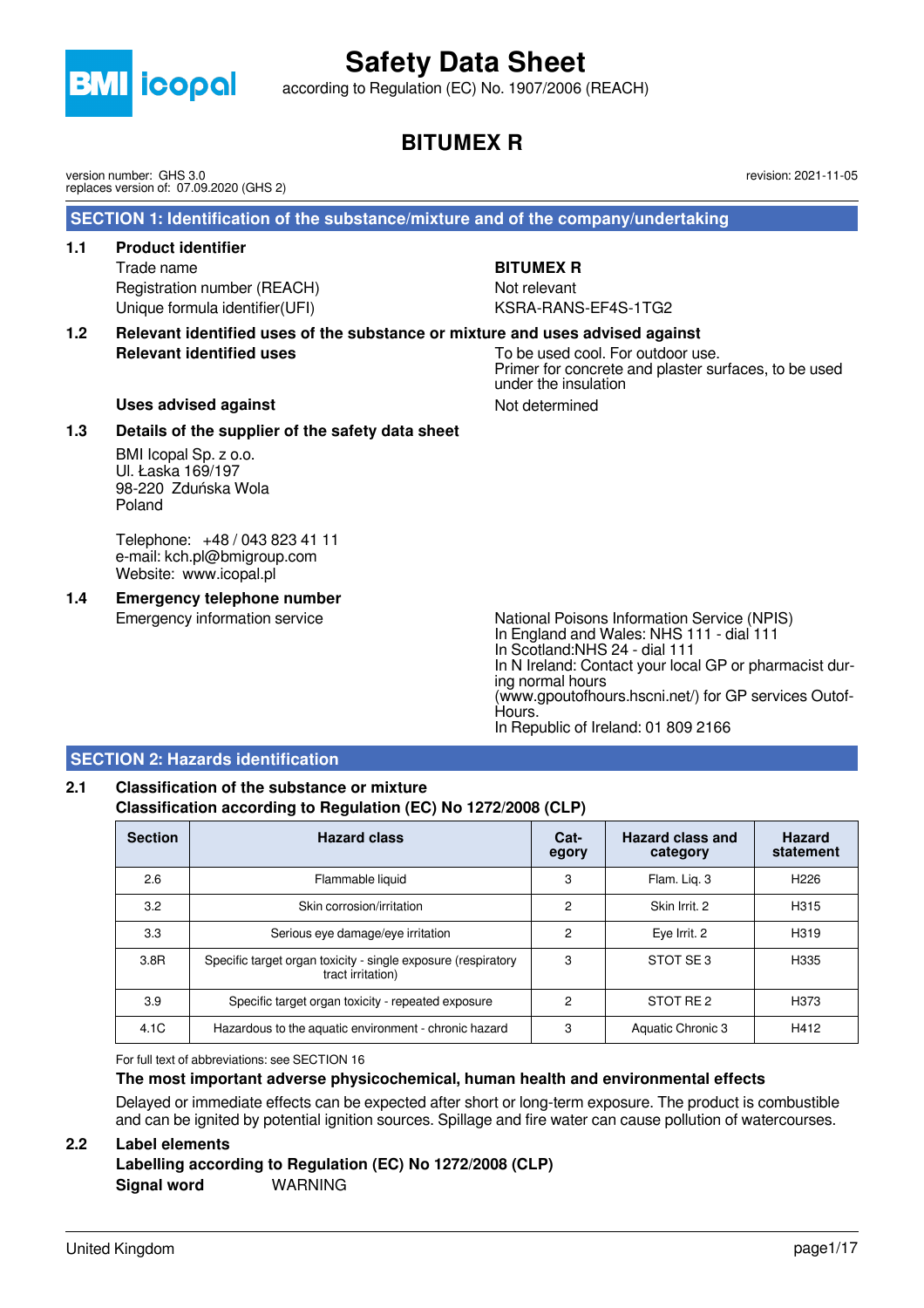

according to Regulation (EC) No. 1907/2006 (REACH)

### **BITUMEX R**

version number: GHS 3.0 replaces version of: 07.09.2020 (GHS 2)

> **Pictograms GHS02, GHS07,**

**GHS08**

revision: 2021-11-05



### **Hazard statements**

| H226                            | Flammable liquid and vapour.                                                                      |
|---------------------------------|---------------------------------------------------------------------------------------------------|
| H315                            | Causes skin irritation.                                                                           |
| H319                            | Causes serious eye irritation.                                                                    |
| H335                            | May cause respiratory irritation.                                                                 |
| H373                            | May cause damage to organs through prolonged or repeated exposure.                                |
| H412                            | Harmful to aquatic life with long lasting effects.                                                |
| <b>Precautionary statements</b> |                                                                                                   |
| P210                            | Keep away from heat, hot surfaces, sparks, open flames and other ignition sources. No<br>smoking. |
| P260                            | Do not breathe dust/fume/gas/mist/vapours/spray.                                                  |
| P273                            | Avoid release to the environment.                                                                 |
| P280                            | Wear protective gloves/protective clothing/eye protection.                                        |
| P301+P310                       | IF SWALLOWED: Immediately call a POISON CENTER/doctor/                                            |
| P304+P340                       | IF INHALED: Remove person to fresh air and keep comfortable for breathing.                        |
| P331                            | Do NOT induce vomiting.                                                                           |
| P403+P233                       | Store in a well-ventilated place. Keep container tightly closed.                                  |
| P501                            | Dispose of contents/container to an authorized waste treatment facility.                          |
|                                 |                                                                                                   |

### **Hazardous ingredients for labelling** Xylene

### **2.3 Other hazards**

There is no additional information.

### **Results of PBT and vPvB assessment**

This mixture does not contain any substances that are assessed to be a PBT or a vPvB.

### **SECTION 3: Composition/information on ingredients**

### **3.1 Substances**

not relevant (mixture)

### **3.2 Mixtures**

| Name of substance | <b>Identifier</b>                          | Wt%         | <b>Classification acc. to GHS</b>                                 | <b>Notes</b> |
|-------------------|--------------------------------------------|-------------|-------------------------------------------------------------------|--------------|
| Asphalt, oxidized | CAS No<br>64742-93-4<br>EC No<br>265-196-4 | $50 - < 75$ | not classified                                                    | <b>OEL</b>   |
|                   | REACH Reg. No<br>01-2119498270-36-xxxx     |             |                                                                   |              |
| Xylene            | CAS No<br>1330-20-7                        | $25 - 50$   | Flam. Lig. 3 / H226<br>Acute Tox. 4 / H312<br>Acute Tox. 4 / H332 | <b>IOELV</b> |
|                   | EC No<br>215-535-7                         |             | Skin Irrit, 2 / H315<br>Eye Irrit. 2 / H319<br>STOT SE 3 / H335   |              |
|                   | Index No<br>601-022-00-9                   |             | STOT RE 2/H373<br>Asp. Tox. 1 / H304<br>Aquatic Chronic 3 / H412  |              |
|                   | REACH Reg. No<br>01-2119488216-32-xxxx     |             |                                                                   |              |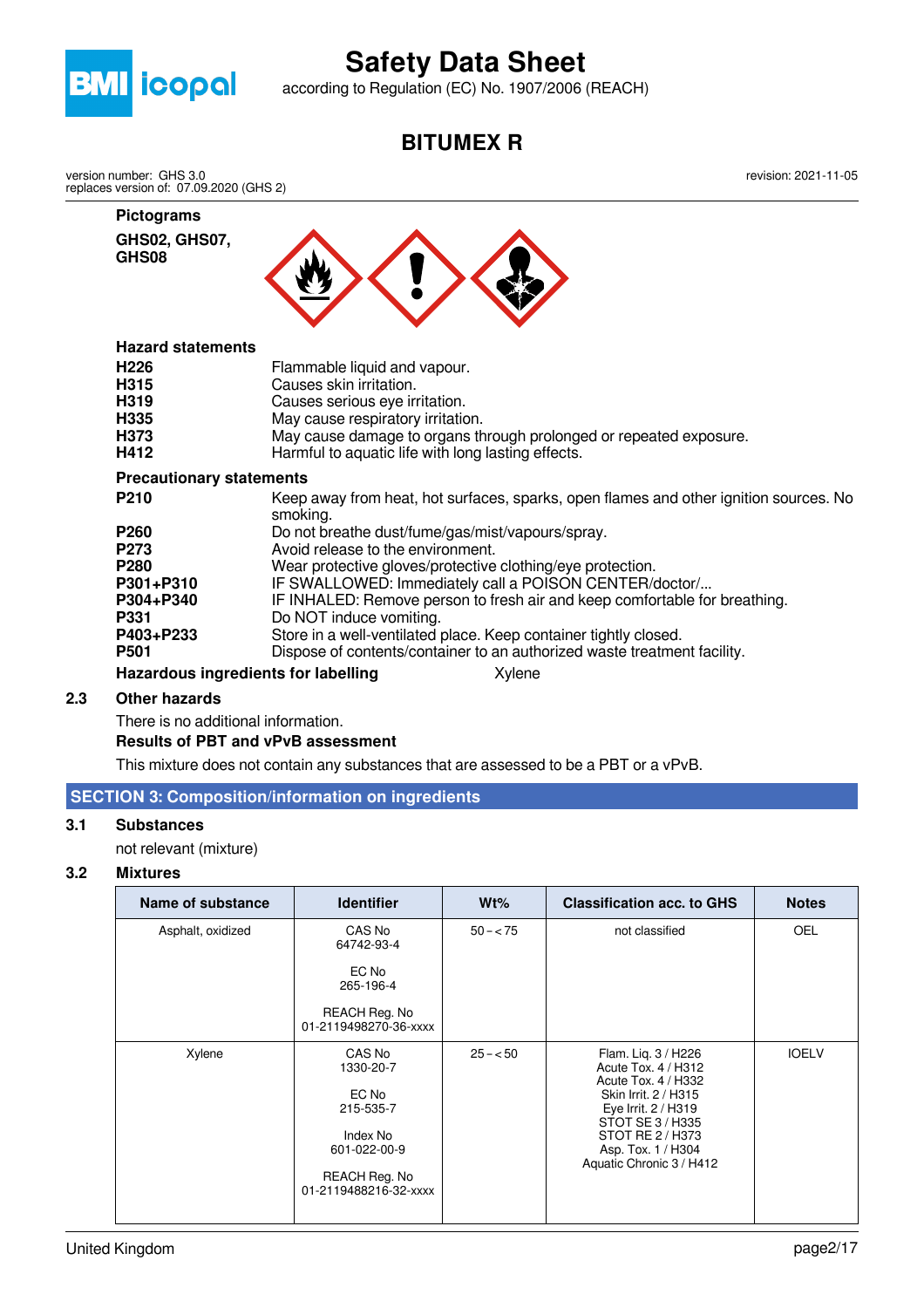

according to Regulation (EC) No. 1907/2006 (REACH)

### **BITUMEX R**

version number: GHS 3.0 replaces version of: 07.09.2020 (GHS 2)

| Name of substance | <b>Identifier</b>                                                                                               | $Wt\%$   | <b>Classification acc. to GHS</b>                                                    | <b>Notes</b>           |
|-------------------|-----------------------------------------------------------------------------------------------------------------|----------|--------------------------------------------------------------------------------------|------------------------|
| ethylbenzene      | CAS No<br>$100 - 41 - 4$<br>EC No<br>202-849-4<br>Index No<br>601-023-00-4<br>REACH Reg. No<br>01-2119489370-35 | $5 - 10$ | Flam. Lig. 2 / H225<br>Acute Tox. 4 / H332<br>STOT RE 2 / H373<br>Asp. Tox. 1 / H304 | GHS-HC<br><b>IOELV</b> |

#### **Notes**

GHS-HC:Harmonised classification (the classification of the substance corresponds to the entry in the list according to 1272/2008/EC, Annex VI)

IOELV: Substance with a community indicative occupational exposure limit value<br>OFL: Substance with a national occupational exposure limit value Substance with a national occupational exposure limit value

| Name of substance | <b>Specific Conc. Limits</b> | <b>M-Factors</b>         | <b>ATE</b>                                                                 | <b>Exposure route</b>        |
|-------------------|------------------------------|--------------------------|----------------------------------------------------------------------------|------------------------------|
| Xvlene            |                              | $\overline{\phantom{a}}$ | 1,100 <sup>mg</sup> / <sub>kg</sub><br>11 <sup>mg</sup> / <sub>l</sub> /4h | dermal<br>inhalation: vapour |
| ethylbenzene      | ۰                            | $\overline{\phantom{a}}$ | 11 $mg/(4h)$                                                               | inhalation: vapour           |

For full text of abbreviations: see SECTION 16

### **SECTION 4: First aid measures**

### **4.1 Description of first aid measures**

### **General notes**

Do not leave affected person unattended. Remove victim out of the danger area. Keep affected person warm, still and covered. In all cases of doubt, or when symptoms persist, seek medical advice. In case of unconsciousness place person in the recovery position. Never give anything by mouth.

#### **Following inhalation**

Remove person to fresh air and keep comfortable for breathing. If breathing is irregular or stopped, immediately seek medical assistance and start first aid actions. Provide fresh air.

#### **Following skin contact**

Take off contaminated clothing. Remove the residues of the product with liquid paraffin or edible oil. Wash skin with water and soap or mild detergent. Remove contaminated/soaked clothes to safe place away from heat and sources of ignition.

### **Following eye contact**

Remove contact lenses, if present and easy to do. Continue rinsing. Irrigate copiously with clean, fresh water for at least 10 minutes, holding the eyelids apart. Seek medical advice immediately.

### **Following ingestion**

Rinse mouth with water (only if the person is conscious). Conscious victim can drink 100-200 ml of liquid paraffin. Do not give milk or edible oils to drink. Do NOT induce vomiting. Aspiration hazard. In case of spontaneous vomiting the victim should lean forward to prevent aspiration. Get immediate medical advice/attention.

### **4.2 Most important symptoms and effects, both acute and delayed**

Narcotic effects. Description of known symptoms following exposure, if relevant - see section 11.

### **4.3 Indication of any immediate medical attention and special treatment needed**

Treat symptomatically.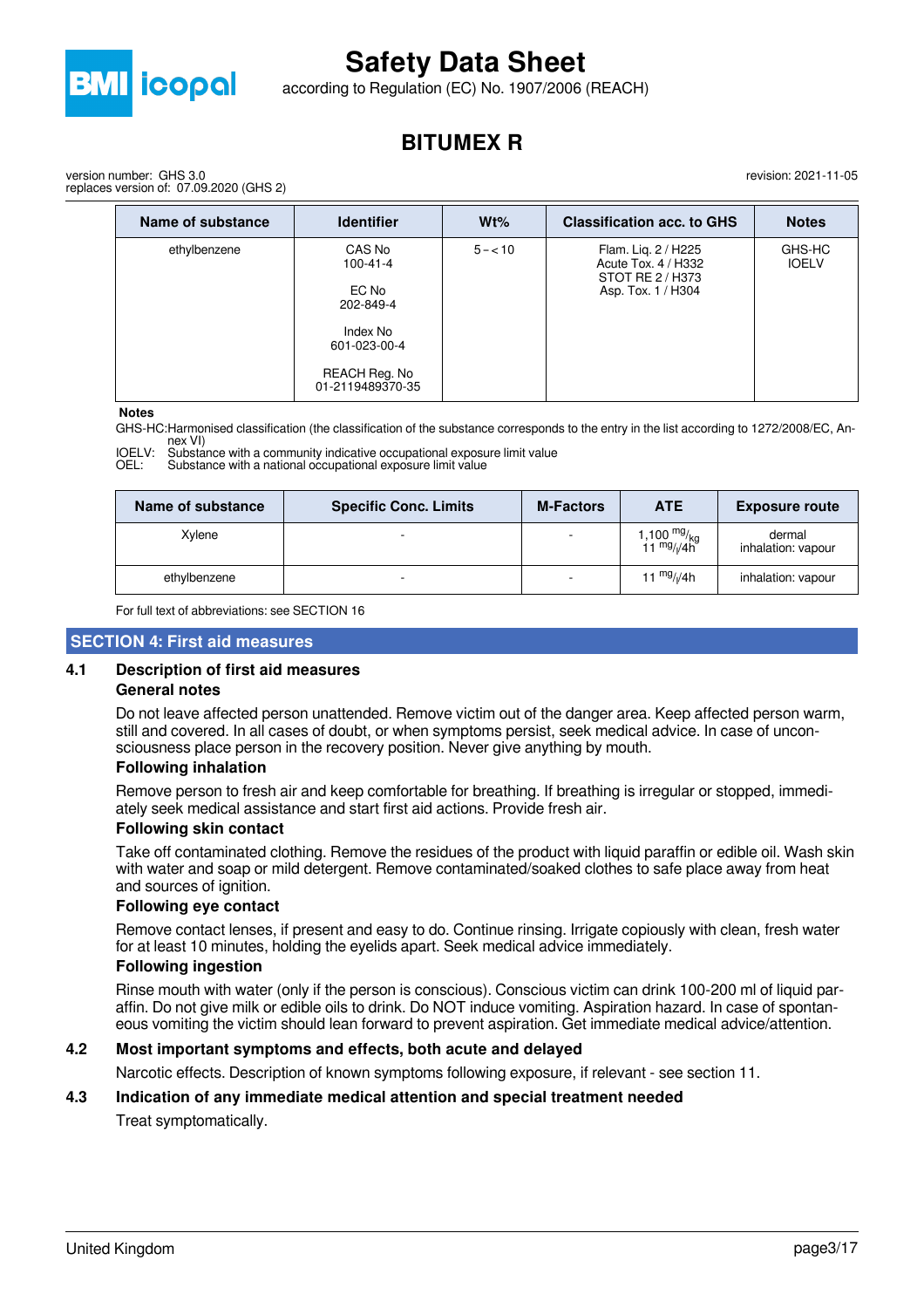

according to Regulation (EC) No. 1907/2006 (REACH)

### **BITUMEX R**

version number: GHS 3.0 replaces version of: 07.09.2020 (GHS 2)

### **SECTION 5: Firefighting measures**

### **5.1 Extinguishing media**

### **Suitable extinguishing media**

Water spray. Water mist. Foam. Fire extinguishing powder. Carbon dioxide (CO2). Sand. **Unsuitable extinguishing media**

Water jet.

### **5.2 Special hazards arising from the substance or mixture**

Flammable. Do not use water jets - the risk of splash. Closed containers exposed to fire or high temperature can explode due to increased pressure inside. Cool closed containers exposed to fire with water spray. Solvent vapours are heavier than air and may spread along floors. Vapours may form explosive mixtures with air. Hot product may adhere to skin or clothes.

### **Hazardous combustion products**

nitrogen oxides (NOx), carbon monoxide (CO), carbon dioxide (CO2), sulphur dioxide (SO2), fumes

### **5.3 Advice for firefighters**

In case of fire and/or explosion do not breathe fumes. Co-ordinate firefighting measures to the fire surroundings. Fire fighting crew should be adequately trained and equipped with self-contained breathing apparatus and full protective clothing. Do not allow firefighting water to enter drains or water courses. Collect contaminated firefighting water separately. Fight fire with normal precautions from a reasonable distance.

### **SECTION 6: Accidental release measures**

### **6.1 Personal precautions, protective equipment and emergency procedures**

Do not breathe vapours. Stop the leak if possible and safe to do so (seal, close the liquid isolation valve, put the leaking or damaged container to emergency container). Wear suitable protective equipment (including personal protective equipment referred to under Section 8 of the safety data sheet) to prevent any contamination of skin, eyes and personal clothing. The solvent contained in the mixture evaporates easily. Ensure adequate ventilation. Eliminate all sources of ignition. Vapors of the solvent are heavier than air, they can form an explosive mixture with air. Vapors may spread along the floor and reach distant ignition sources.

### **For non-emergency personnel**

Remove persons to safety. Wearing of suitable protective equipment (including personal protective equipment referred to under Section 8 of the safety data sheet) to prevent any contamination of skin, eyes and personal clothing.

### **For emergency responders**

Wear breathing apparatus if exposed to vapours/dust/spray/gases.

### **6.2 Environmental precautions**

Keep away from drains, surface and ground water. If substance has entered a water course or sewer, inform the responsible authority. Retain contaminated washing water and dispose of it. Collect contaminated soil and dispose of it.

### **6.3 Methods and material for containment and cleaning up Advice on how to contain a spill**

Bunding. Covering of drains.

### **Advice on how to clean up a spill**

Wipe up with absorbent material (e.g. cloth, fleece). do not flush with water

Soak up with inert absorbent material (e.g. sand, silica gel, acid binder, universal binder). Use mechanical handling equipment

### collect to labelled, closed waste container and remove for disposal

### **Appropriate containment techniques**

Use of adsorbent materials.

### **Other information relating to spills and releases**

Place in appropriate containers for disposal. Ventilate affected area.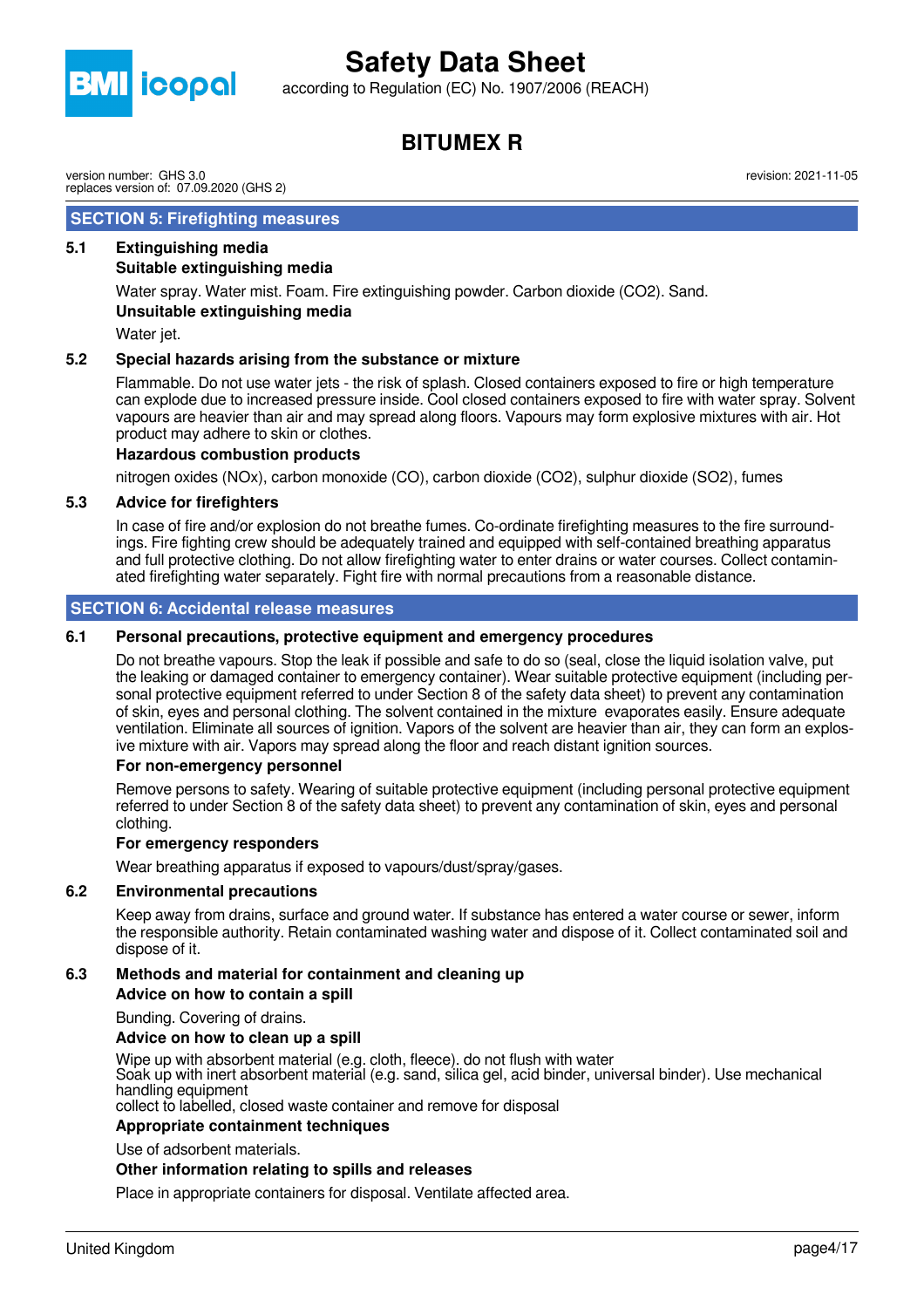

according to Regulation (EC) No. 1907/2006 (REACH)

## **BITUMEX R**

revision: 2021-11-05

version number: GHS 3.0 replaces version of: 07.09.2020 (GHS 2)

### **6.4 Reference to other sections**

Hazardous combustion products: see section 5. Personal protective equipment: see section 8. Incompatible materials: see section 10. Disposal considerations: see section 13.

### **SECTION 7: Handling and storage**

### **7.1 Precautions for safe handling**

Comply with the current legislation concerning the prevention of industrial risks. Control spills and residues, destroying them with safe methods (section 6). Containers which were opened must be carefully closed and kept upright to prevent leakage.

### **Recommendations**

### **Measures to prevent fire as well as aerosol and dust generation**

Use local and general ventilation. Avoidance of ignition sources. Keep away from sources of ignition - No smoking. Take precautionary measures against static discharge. Use only in well-ventilated areas. Use only non-sparking tools.

### **Specific notes/details**

Vapours may form explosive mixtures with air.

### **Advice on general occupational hygiene**

Wash hands after use. Do not eat, drink and smoke in work areas. Remove contaminated clothing and protective equipment before entering eating areas. Never keep food or drink in the vicinity of chemicals. Never place chemicals in containers that are normally used for food or drink. Keep away from food, drink and animal feedingstuffs.

### **7.2 Conditions for safe storage, including any incompatibilities**

### **Managing of associated risks**

### **Explosive atmospheres**

Keep container tightly closed and in a well-ventilated place. Use local and general ventilation. Keep only in the original container. Keep cool. Protect from sunlight.

### **Flammability hazards**

Keep away from heat, hot surfaces, sparks, open flames and other ignition sources. No smoking. Take precautionary measures against static discharge. Protect from sunlight. Ensure easy access to fire fighting measures in the place of use and storage.

### **Ventilation requirements**

Use local and general ventilation.

### **7.3 Specific end use(s)**

See section 16 for a general overview.

### **SECTION 8: Exposure controls/personal protection**

### **8.1 Control parameters**

### **National limit values**

**Occupational exposure limit values (Workplace Exposure Limits)**

| Cou<br>ntry | Name of agent           | <b>CAS No</b>  | <b>Iden</b><br>tifier | <b>TWA</b><br>[ppm] | <b>TWA</b><br>$\begin{bmatrix} \text{mg/} \\ \text{m}^3 \end{bmatrix}$ | <b>STEL</b><br>[ppm] | <b>STEL</b><br>$\begin{bmatrix} \mathsf{mg} / \ \mathsf{m}^3 \end{bmatrix}$ | Ceil-<br>ing-C<br>[ppm] | Ceil-<br>ing-C<br>$\begin{bmatrix} \overline{m}g \\ m^3 \end{bmatrix}$ | <b>Nota</b><br>tion | <b>Sour</b><br>ce |
|-------------|-------------------------|----------------|-----------------------|---------------------|------------------------------------------------------------------------|----------------------|-----------------------------------------------------------------------------|-------------------------|------------------------------------------------------------------------|---------------------|-------------------|
| EU          | ethylbenzene            | $100 - 41 - 4$ | <b>IOEL</b><br>v      | 100                 | 442                                                                    | 200                  | 884                                                                         |                         |                                                                        |                     | 2000/<br>39/EC    |
| EU          | xylene                  | 1330-20-       | <b>IOEL</b><br>v      | 50                  | 221                                                                    | 100                  | 442                                                                         |                         |                                                                        |                     | 2000/<br>39/EC    |
| GB          | Asphalt, petro-<br>leum |                | <b>WEL</b>            |                     | 5                                                                      |                      | 10                                                                          |                         |                                                                        | fume                |                   |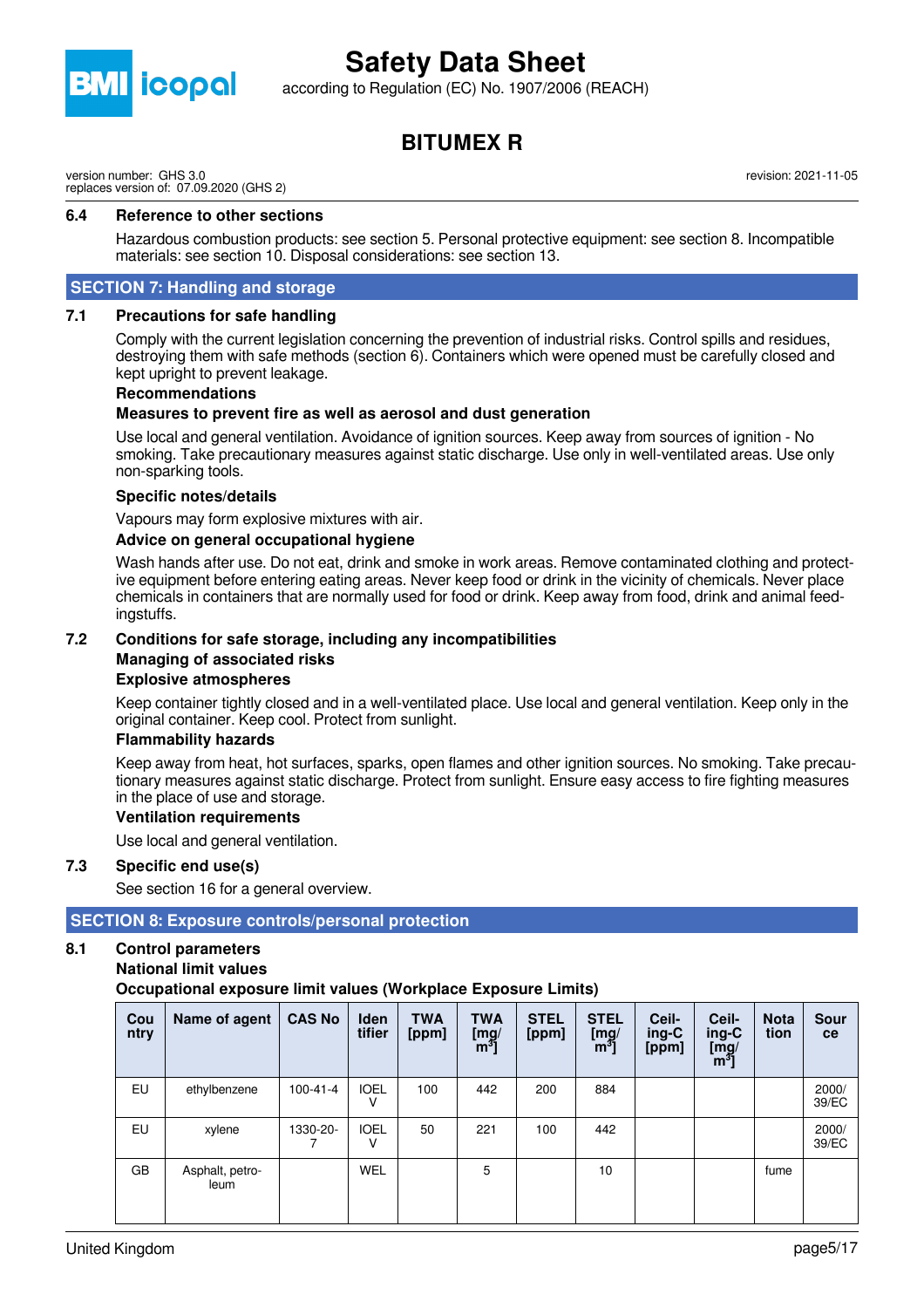

according to Regulation (EC) No. 1907/2006 (REACH)

### **BITUMEX R**

version number: GHS 3.0 replaces version of: 07.09.2020 (GHS 2)

| Cou<br>ntry | Name of agent                              | <b>CAS No</b>  | <b>Iden</b><br>tifier | <b>TWA</b><br>[ppm] | <b>TWA</b><br>$\begin{bmatrix} \mathsf{mg} / \mathsf{m}^3 \end{bmatrix}$ | <b>STEL</b><br>[ppm] | <b>STEL</b><br>$\begin{bmatrix} \mathsf{mg} / \ \mathsf{m}^3 \end{bmatrix}$ | Ceil-<br>ing-C<br>[ppm] | Ceil-<br>ing-C<br>$\begin{bmatrix} \overline{m}g \\ m^3 \end{bmatrix}$ | <b>Nota</b><br>tion | <b>Sour</b><br><b>ce</b> |
|-------------|--------------------------------------------|----------------|-----------------------|---------------------|--------------------------------------------------------------------------|----------------------|-----------------------------------------------------------------------------|-------------------------|------------------------------------------------------------------------|---------------------|--------------------------|
| GB          | hydrocarbon mix-<br>ture (RCP meth-<br>od) |                | <b>WEL</b>            |                     | 250                                                                      |                      | 500                                                                         |                         |                                                                        |                     | EH40/<br>2005            |
| GB          | ethylbenzene                               | $100 - 41 - 4$ | WEL                   | 100                 | 441                                                                      | 125                  | 552                                                                         |                         |                                                                        |                     | EH40/<br>2005            |
| GB          | xylene, mixture of<br>isomers              | 1330-20-       | <b>WEL</b>            | 50                  | 220                                                                      | 100                  | 441                                                                         |                         |                                                                        |                     | EH40/<br>2005            |

**Notation**

Ceiling-C Ceiling value is a limit value above which exposure should not occur

fume As fume STEL Short-term exposure limit: a limit value above which exposure should not occur and which is related to a 15-minute period

(unless otherwise specified)

TWA Time-weighted average (long-term exposure limit): measured or calculated in relation to a reference period of 8 hours timeweighted average (unless otherwise specified)

| <b>Biological limit values</b> |                            |                      |               |                   |                  |               |  |
|--------------------------------|----------------------------|----------------------|---------------|-------------------|------------------|---------------|--|
| Coun-<br>try                   | Name of agent              | <b>Parameter</b>     | Nota-<br>tion | <b>Identifier</b> | Value            | <b>Source</b> |  |
| GB                             | xylene, mixture of isomers | methylhippuric acids | crea          | <b>BMGV</b>       | 650 mmol/<br>mol | EH40/2005     |  |

**Notation**

crea Creatinine

| Relevant DNELs of components of the mixture |               |               |                               |                                                 |                   |                               |  |
|---------------------------------------------|---------------|---------------|-------------------------------|-------------------------------------------------|-------------------|-------------------------------|--|
| Name of sub-<br>stance                      | <b>CAS No</b> | End-<br>point | <b>Threshol</b><br>d level    | <b>Protection</b><br>goal, route of<br>exposure | Used in           | <b>Exposure time</b>          |  |
| Asphalt, oxidized                           | 64742-93-4    | <b>DNEL</b>   | 2.9 mg/m <sup>3</sup>         | human, inhalatory                               | worker (industry) | chronic - local ef-<br>fects  |  |
| Xylene                                      | 1330-20-7     | <b>DNEL</b>   | 221 mg/m <sup>3</sup>         | human, inhalatory                               | worker (industry) | chronic - systemic<br>effects |  |
| Xylene                                      | 1330-20-7     | <b>DNEL</b>   | 442 mg/m <sup>3</sup>         | human, inhalatory                               | worker (industry) | acute - systemic ef-<br>fects |  |
| Xylene                                      | 1330-20-7     | <b>DNEL</b>   | 221 mg/m <sup>3</sup>         | human, inhalatory                               | worker (industry) | chronic - local ef-<br>fects  |  |
| Xylene                                      | 1330-20-7     | <b>DNEL</b>   | 442 mg/m <sup>3</sup>         | human, inhalatory                               | worker (industry) | acute - local effects         |  |
| Xylene                                      | 1330-20-7     | <b>DNEL</b>   | $212 \text{ mg/kg}$<br>bw/day | human, dermal                                   | worker (industry) | chronic - systemic<br>effects |  |

| Relevant PNECs of components of the mixture |               |               |                            |                   |                                     |                                 |  |
|---------------------------------------------|---------------|---------------|----------------------------|-------------------|-------------------------------------|---------------------------------|--|
| Name of sub-<br>stance                      | <b>CAS No</b> | End-<br>point | <b>Threshol</b><br>d level | Organism          | <b>Environmental</b><br>compartment | <b>Exposure time</b>            |  |
| Xylene                                      | 1330-20-7     | <b>PNEC</b>   | $0.327 \frac{mg}{l}$       | aquatic organisms | freshwater                          | short-term (single<br>instance) |  |
| Xylene                                      | 1330-20-7     | <b>PNEC</b>   | $0.327 \text{ mg}$         | aquatic organisms | marine water                        | short-term (single<br>instance) |  |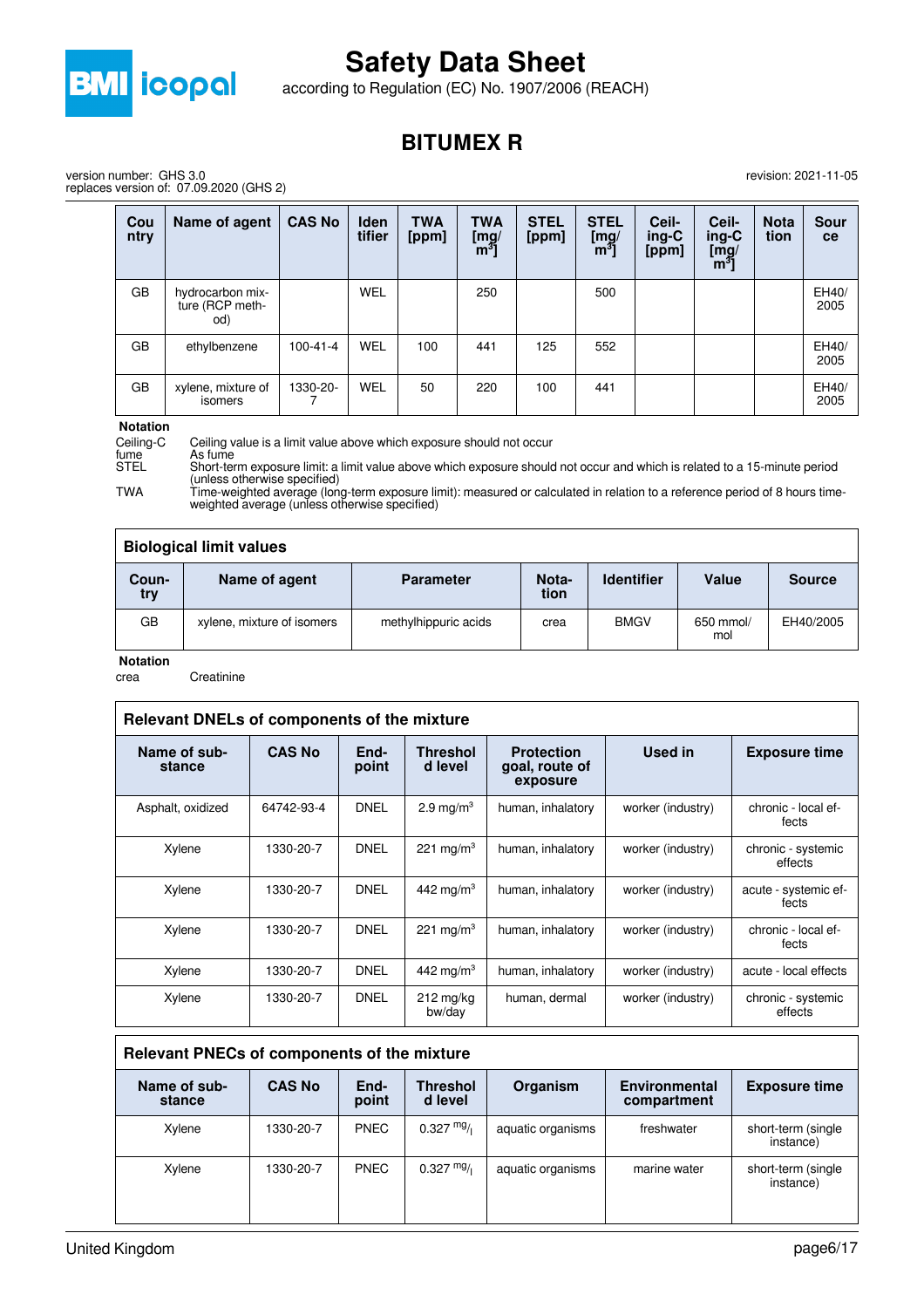

according to Regulation (EC) No. 1907/2006 (REACH)

### **BITUMEX R**

revision: 2021-11-05

version number: GHS 3.0 replaces version of: 07.09.2020 (GHS 2)

| Relevant PNECs of components of the mixture |               |               |                            |                            |                                     |                                  |  |
|---------------------------------------------|---------------|---------------|----------------------------|----------------------------|-------------------------------------|----------------------------------|--|
| Name of sub-<br>stance                      | <b>CAS No</b> | End-<br>point | <b>Threshol</b><br>d level | Organism                   | <b>Environmental</b><br>compartment | <b>Exposure time</b>             |  |
| Xylene                                      | 1330-20-7     | <b>PNEC</b>   | 6.58 $mg/$                 | aquatic organisms          | sewage treatment<br>plant (STP)     | short-term (single)<br>instance) |  |
| Xylene                                      | 1330-20-7     | <b>PNEC</b>   | 12.46 $mg/kq$              | aquatic organisms          | freshwater sediment                 | short-term (single<br>instance)  |  |
| Xylene                                      | 1330-20-7     | <b>PNEC</b>   | 12.46 $mg/kq$              | aquatic organisms          | marine sediment                     | short-term (single<br>instance)  |  |
| Xylene                                      | 1330-20-7     | <b>PNEC</b>   | 2.31 $mg/kq$               | terrestrial organ-<br>isms | soil                                | short-term (single<br>instance)  |  |

### **8.2 Exposure controls**

### **Appropriate engineering controls**

General ventilation.

### **Individual protection measures (personal protective equipment)**

### **Eye/face protection**

Wear eye/face protection.

### **Skin protection**

### **Hand protection**

Wear suitable gloves. Chemical protection gloves are suitable, which are tested according to EN 374. Check leak-tightness/impermeability prior to use. Protective gloves should be replaced immediately if damaged or in case of signs of wear. Selection of the glove material penetration times, rates of diffusion and degradation, refer to the manufacturer's instructions.

### **Type of material**

IIR: isobutene-isoprene (butyl) rubber. Nitrile. Neoprene.

### **Material thickness**  $>0.3$  mm

### **Breakthrough times of the glove material**

>240 minutes (permeation: level 5)

### **Other protection measures**

Take recovery periods for skin regeneration. Preventive skin protection (barrier creams/ointments) is recommended. Wash hands thoroughly after handling. Chemical protection suit.

### **Respiratory protection**

In case of inadequate ventilation wear respiratory protection. Full face mask/half mask/quarter mask (EN 136/ 140). Type: A (against organic gases and vapours with a boiling point of  $> 65 °C$ , colour code: Brown).

### **Environmental exposure controls**

Use appropriate container to avoid environmental contamination. Keep away from drains, surface and ground water.

### **SECTION 9: Physical and chemical properties**

### **9.1 Information on basic physical and chemical properties**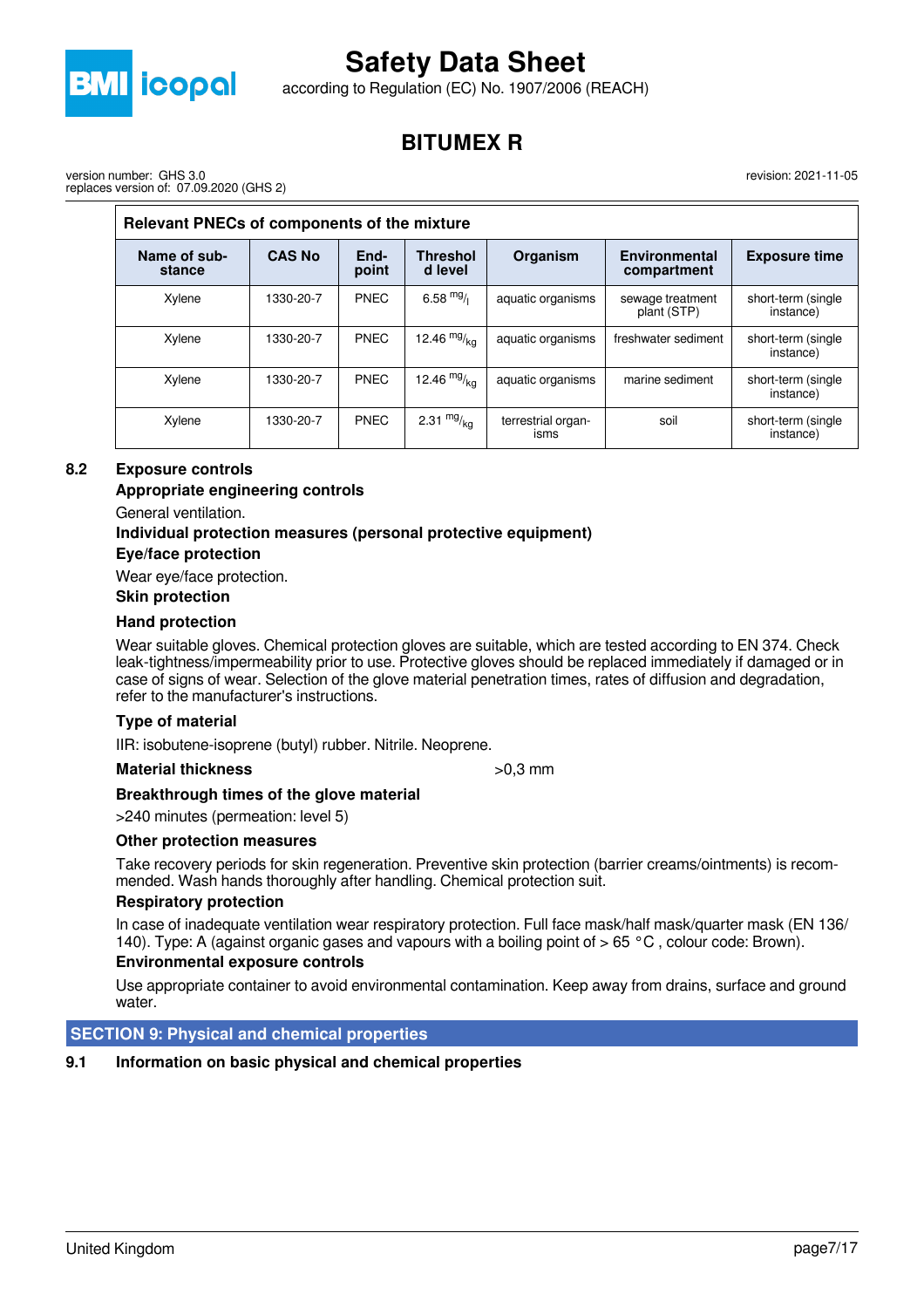

according to Regulation (EC) No. 1907/2006 (REACH)

### **BITUMEX R**

version number: GHS 3.0 replaces version of: 07.09.2020 (GHS 2) revision: 2021-11-05

| <b>Physical state</b>                                       | Liquid                                           |
|-------------------------------------------------------------|--------------------------------------------------|
| Colour                                                      | <b>Black</b>                                     |
| Odour                                                       | Faint - Characteristic for organics              |
| <b>Melting point/freezing point</b>                         | Not determined                                   |
| Boiling point or initial boiling point and boiling<br>range | $>130$ °C                                        |
| <b>Flammability</b>                                         | flammable liquid in accordance with GHS criteria |
| Lower and upper explosion limit                             | $0.8$ vol%                                       |
|                                                             | $7.1$ vol%<br>(For xylenes)                      |
| <b>Flash point</b>                                          | >31 °C                                           |
| <b>Auto-ignition temperature</b>                            | Not determined                                   |
| <b>Decomposition temperature</b>                            | Not relevant                                     |
| PH (value)                                                  | Not determined                                   |
| <b>Kinematic viscosity</b>                                  | 100 – 200 $\frac{mm^2}{s}$ at 25 °C              |
| Solubility(ies)                                             | Not determined                                   |

### **Partition coefficient**

| <b>Partition coefficient n-octanol/water (log value)</b> This information is not available |  |
|--------------------------------------------------------------------------------------------|--|
|--------------------------------------------------------------------------------------------|--|

| <b>apour pressure</b> | No.<br>vetermined<br>______ |
|-----------------------|-----------------------------|
|-----------------------|-----------------------------|

### **Density and/or relative density**

| <b>Density</b>                 | Not determined                                |
|--------------------------------|-----------------------------------------------|
| <b>Relative vapour density</b> | information on this property is not available |
| <b>Relative density</b>        | $\vert 0.94 - 0.96$ at 20 °C (water = 1)      |

| <b>Particle characteristics</b> | Not relevant<br>Liguid |
|---------------------------------|------------------------|
|---------------------------------|------------------------|

### **9.2 Other information**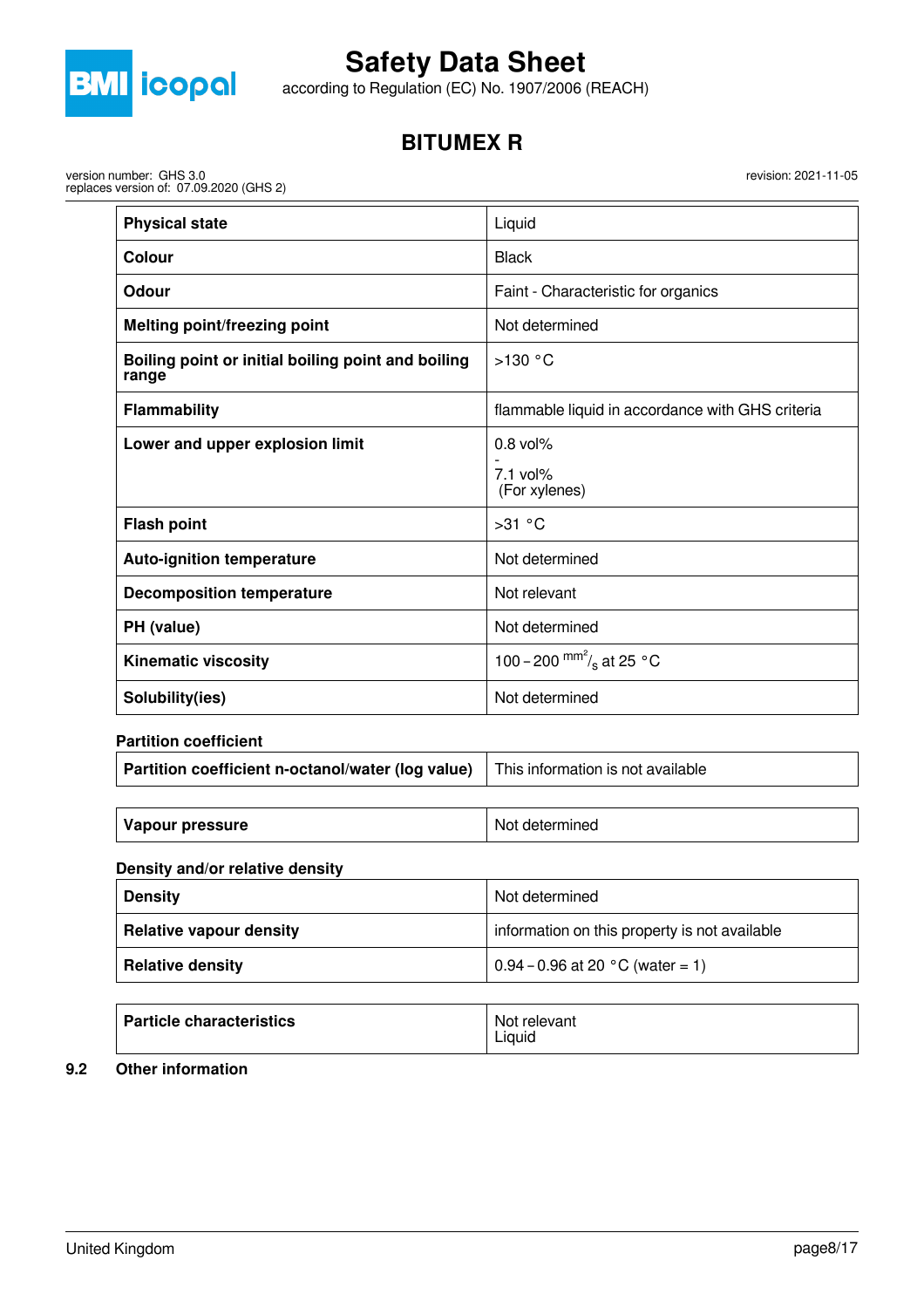

according to Regulation (EC) No. 1907/2006 (REACH)

### **BITUMEX R**

version number: GHS 3.0 replaces version of: 07.09.2020 (GHS 2)

| Information with regard to physical hazard | Hazard classes acc. to GHS                            |
|--------------------------------------------|-------------------------------------------------------|
| classes                                    | (Physical hazards):<br>  Category 3: flammable liquid |
| <b>Other safety characteristics</b>        | There is no additional information                    |

### **SECTION 10: Stability and reactivity**

### **10.1 Reactivity**

This material is not reactive under normal ambient conditions.

**If heated**

Risk of ignition.

### **10.2 Chemical stability**

The material is stable under normal ambient and anticipated storage and handling conditions of temperature and pressure.

### **10.3 Possibility of hazardous reactions**

No known hazardous reactions.

### **10.4 Conditions to avoid**

Keep away from heat, hot surfaces, sparks, open flames and other ignition sources. No smoking.

### **10.5 Incompatible materials**

oxidisers, strong acids, strong bases

### **10.6 Hazardous decomposition products**

Reasonably anticipated hazardous decomposition products produced as a result of use, storage, spill and heating are not known. Hazardous combustion products: see section 5.

### **SECTION 11: Toxicological information**

### **11.1 Information on hazard classes as defined in Regulation (EC) No 1272/2008**

Test data are not available for the complete mixture.

### **Classification procedure**

The method for classification of the mixture is based on ingredients of the mixture (additivity formula).

### **Classification according to GHS (1272/2008/EC, CLP)**

### **Acute toxicity**

 $\sqrt{ }$ 

Shall not be classified as acutely toxic.

| Acute toxicity of components of the mixture |               |                          |                 |                            |                |  |
|---------------------------------------------|---------------|--------------------------|-----------------|----------------------------|----------------|--|
| Name of substance                           | <b>CAS No</b> | <b>Exposure</b><br>route | <b>Endpoint</b> | Value                      | <b>Species</b> |  |
| Asphalt, oxidized                           | 64742-93-4    | oral                     | LD50            | $>5,000$ mg/ <sub>ka</sub> | rat            |  |
| Asphalt, oxidized                           | 64742-93-4    | dermal                   | LD50            | >2,000 $mg/kq$             | rabbit         |  |
| Asphalt, oxidized                           | 64742-93-4    | inhalation: va-<br>pour  | <b>LC50</b>     | >94.4 $mg/m^{3}/4h$        | rat            |  |
| Xylene                                      | 1330-20-7     | oral                     | LD50            | 3,523 $mg/kg$              | rat            |  |
| Xylene                                      | 1330-20-7     | dermal                   | LD50            | 5,627 $mg/kq$              | mouse          |  |
| Xylene                                      | 1330-20-7     | inhalation: va-<br>pour  | <b>LC50</b>     | $>$ 20 $mg$ //4h           | rat            |  |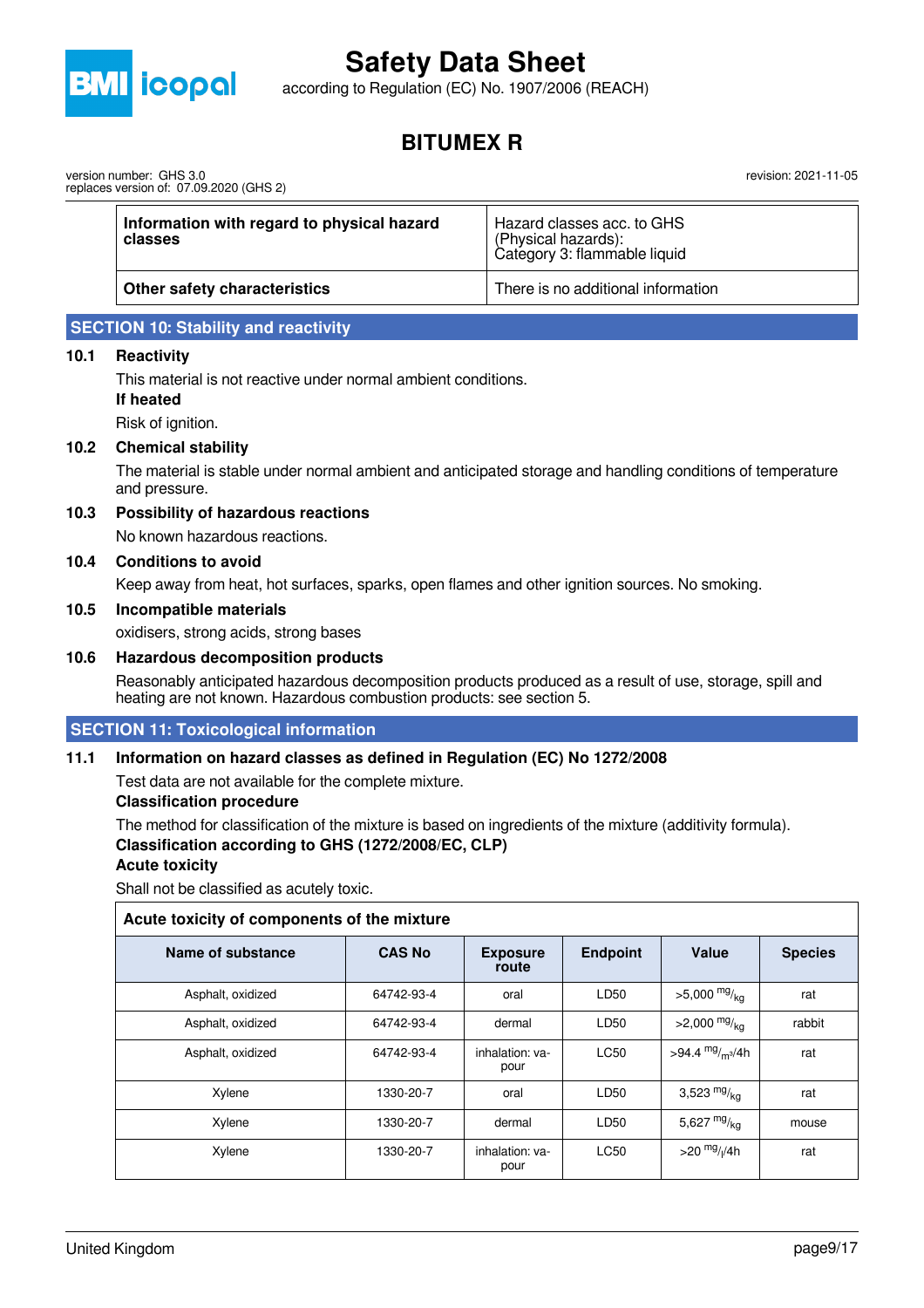

according to Regulation (EC) No. 1907/2006 (REACH)

### **BITUMEX R**

version number: GHS 3.0 replaces version of: 07.09.2020 (GHS 2) revision: 2021-11-05

### **Skin corrosion/irritation**

### Causes skin irritation.

**Serious eye damage/eye irritation**

Causes serious eye irritation.

### **Respiratory or skin sensitisation**

Shall not be classified as a respiratory or skin sensitiser.

### **Germ cell mutagenicity**

Shall not be classified as germ cell mutagenic.

### **Carcinogenicity**

Shall not be classified as carcinogenic.

### **Reproductive toxicity**

Shall not be classified as a reproductive toxicant.

### **Specific target organ toxicity - single exposure**

May cause respiratory irritation.

### **Specific target organ toxicity - repeated exposure**

May cause damage to organs through prolonged or repeated exposure.

### **Aspiration hazard**

Shall not be classified as presenting an aspiration hazard.

### **Symptoms related to the physical, chemical and toxicological characteristics**

### **If swallowed**

Abdominal pain. Nausea.

### **If in eyes**

If splashed into an eye it may cause mechanical irritation of the cornea. Conjunctival suffusion.

### **If inhaled**

Inhalation of vapours may cause respiratory irritation. In case of prolonged exposure narcotic effects are possible. Psychomotor agitation. Severe headache. Vertigo. Nausea. Narcosis. Deficits in perception and coordination, reaction time, or sleepiness. Chronic effects: damage to the central nervous system.

### **If aspirated**

Pneumonia. Varying degrees of pulmonary injury.

### **If on skin**

Localised redness. Irritation. Scaling. Has degreasing effect on the skin. Repeated exposure may cause skin dryness or cracking.

### **11.2 Information on other hazards**

There is no additional information.

### **SECTION 12: Ecological information**

### **12.1 Toxicity**

Harmful to aquatic life with long lasting effects.

### **Aquatic toxicity (acute)**

Test data are not available for the complete mixture. **Aquatic toxicity (acute) of components of the mixture**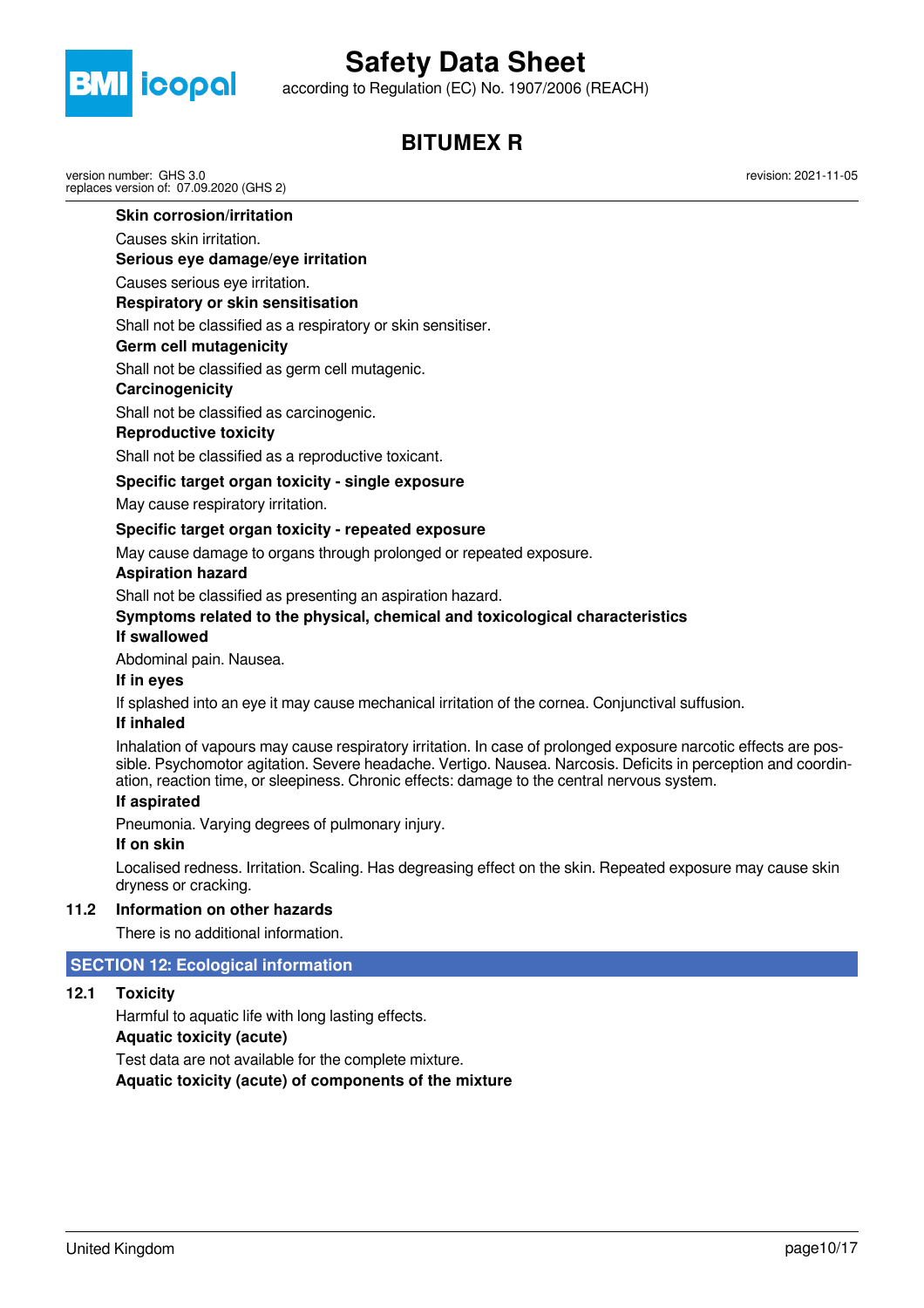

according to Regulation (EC) No. 1907/2006 (REACH)

### **BITUMEX R**

revision: 2021-11-05

version number: GHS 3.0 replaces version of: 07.09.2020 (GHS 2)

| Name of substance | <b>CAS No</b> | <b>Endpoint</b> | Value                 | <b>Species</b> | <b>Exposure</b><br>time |
|-------------------|---------------|-----------------|-----------------------|----------------|-------------------------|
| Asphalt, oxidized | 64742-93-4    | <b>LL50</b>     | $>1,000 \frac{mg}{l}$ | rainbow trout  | 96 h                    |
| Asphalt, oxidized | 64742-93-4    | <b>EL50</b>     | $>1,000 \frac{mg}{l}$ | algae          | 72 h                    |
| Xylene            | 1330-20-7     | <b>LC50</b>     | $8.4 \frac{mg}{l}$    | fish           | 96 h                    |
| Xylene            | 1330-20-7     | <b>EC50</b>     | 4.9 $mg/1$            | algae          | 72 h                    |
| Xylene            | 1330-20-7     | ErC50           | 4.7 $mg/1$            | algae          | 72 h                    |

### **Aquatic toxicity (chronic)**

Test data are not available for the complete mixture.

| Name of substance | <b>CAS No</b> | <b>Endpoint</b>   | Value              | <b>Species</b>        | <b>Exposure</b><br>time |
|-------------------|---------------|-------------------|--------------------|-----------------------|-------------------------|
| Xylene            | 1330-20-7     | EL <sub>50</sub>  | $2.9 \frac{mg}{l}$ | aquatic invertebrates | 21 <sub>d</sub>         |
| Xylene            | 1330-20-7     | ErC <sub>50</sub> | 4.36 $mg/$         | algae                 | 73h                     |
| Xylene            | 1330-20-7     | <b>EC50</b>       | $2.2 \frac{mg}{l}$ | algae                 | 73h                     |

### **Biodegradation**

Asfalt: brak danych- substancja UVCB. Ksyleny - mieszanina izomerów: substancja łatwo ulega biodegradacji

### **12.2 Persistence and degradability**

| Degradability of components of the mixture |               |                |                            |             |                                                              |
|--------------------------------------------|---------------|----------------|----------------------------|-------------|--------------------------------------------------------------|
| Name of sub-<br>stance                     | <b>CAS No</b> | <b>Process</b> | <b>Degradation</b><br>rate | <b>Time</b> | <b>Notes</b>                                                 |
| Asphalt, oxidized                          | 64742-93-4    | biotic/abiotic |                            | d           | hydrolysis - not rel-<br>evant, photolysis -<br>not relevant |
| Xylene                                     | 1330-20-7     | biotic/abiotic | 90%                        | 28 d        |                                                              |

### **Persistence of components of the mixture**

| Name of substance | <b>CAS No</b> | <b>Environmental</b><br>compartment | <b>Half-life</b> | <b>Notes</b> |
|-------------------|---------------|-------------------------------------|------------------|--------------|
| Xvlene            | 1330-20-7     | soil                                | 23 <sub>d</sub>  |              |

### **12.3 Bioaccumulative potential**

Bioaccumulation is not expected.

| Bioaccumulative potential of components of the mixture |               |               |                                           |          |
|--------------------------------------------------------|---------------|---------------|-------------------------------------------|----------|
| Name of substance                                      | <b>CAS No</b> | <b>BCF</b>    | Log KOW                                   | BOD5/COD |
| Xvlene                                                 | 1330-20-7     | $>5.5 - 12.2$ | 3.12 – 3.2 (pH value: 7, 20 $^{\circ}$ C) |          |

### **12.4 Mobility in soil**

Data are not available.

### **12.5 Results of PBT and vPvB assessment**

The substances in the mixture do not meet the PBT/vPvB criteria according to REACH, annex XIII.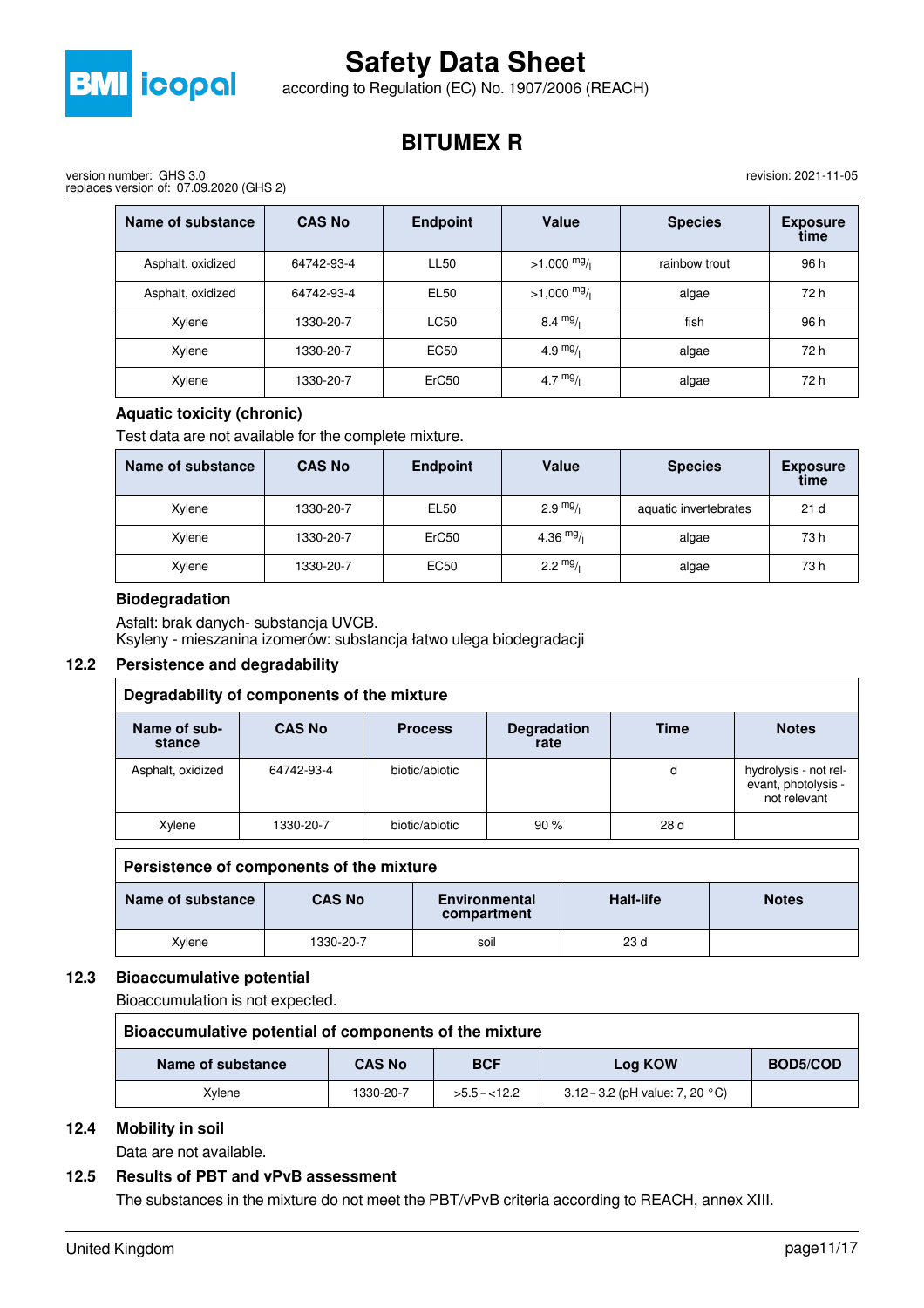

according to Regulation (EC) No. 1907/2006 (REACH)

### **BITUMEX R**

version number: GHS 3.0 replaces version of: 07.09.2020 (GHS 2)

**12.6 Endocrine disrupting properties** None of the ingredients are listed.

### **12.7 Other adverse effects**

Data are not available.

### **SECTION 13: Disposal considerations**

### **13.1 Waste treatment methods**

Waste should be recovered or disposed of in authorized incineration plants or waste facilities in accordance with applicable regulations.

### **Waste treatment-relevant information**

Do not store at landfill sites. Recommended way of disposal: incineration in special waste incinerators. **Sewage disposal-relevant information**

Do not empty into drains. Avoid release to the environment. Refer to special instructions/safety data sheets. **Waste treatment of containers/packagings**

Completely emptied packages can be recycled. Handle contaminated packages in the same way as the substance itself.

### **Remarks**

Please consider the relevant national or regional provisions. Residual paints and empty cans should be disposed of via municipal collection system. Waste shall be separated into the categories that can be handled separately by the local or national waste management facilities.

### **SECTION 14: Transport information**

| 14.1 | UN number or ID number              |                                                                            |
|------|-------------------------------------|----------------------------------------------------------------------------|
|      | <b>ADR/RID/ADN</b>                  | UN 1993                                                                    |
|      | <b>IMDG-Code</b>                    | <b>UN 1993</b>                                                             |
|      | <b>ICAO-TI</b>                      | <b>UN 1993</b>                                                             |
| 14.2 | UN proper shipping name             |                                                                            |
|      | <b>ADR/RID/ADN</b>                  | FLAMMABLE LIQUID, N.O.S.                                                   |
|      | <b>IMDG-Code</b>                    | FLAMMABLE LIQUID, N.O.S.                                                   |
|      | <b>ICAO-TI</b>                      | Flammable liquid, n.o.s.                                                   |
|      | Technical nameHazardous ingredients | Ksylen<br>Ethylbenzene                                                     |
| 14.3 | <b>Transport hazard class(es)</b>   |                                                                            |
|      | <b>ADR/RID/ADN</b>                  | 3                                                                          |
|      | <b>IMDG-Code</b>                    | 3                                                                          |
|      | <b>ICAO-TI</b>                      | 3                                                                          |
| 14.4 | Packing group                       |                                                                            |
|      | <b>ADR/RID/ADN</b>                  | Ш                                                                          |
|      | <b>IMDG-Code</b>                    | Ш                                                                          |
|      | <b>ICAO-TI</b>                      | Ш                                                                          |
| 14.5 | <b>Environmental hazards</b>        | Non-environmentally hazardous acc. to the danger-<br>ous goods regulations |
|      |                                     |                                                                            |

### **14.6 Special precautions for user**

Provisions for dangerous goods (ADR) should be complied within the premises.

### **14.7 Maritime transport in bulk according to IMO instruments**

The cargo is not intended to be carried in bulk.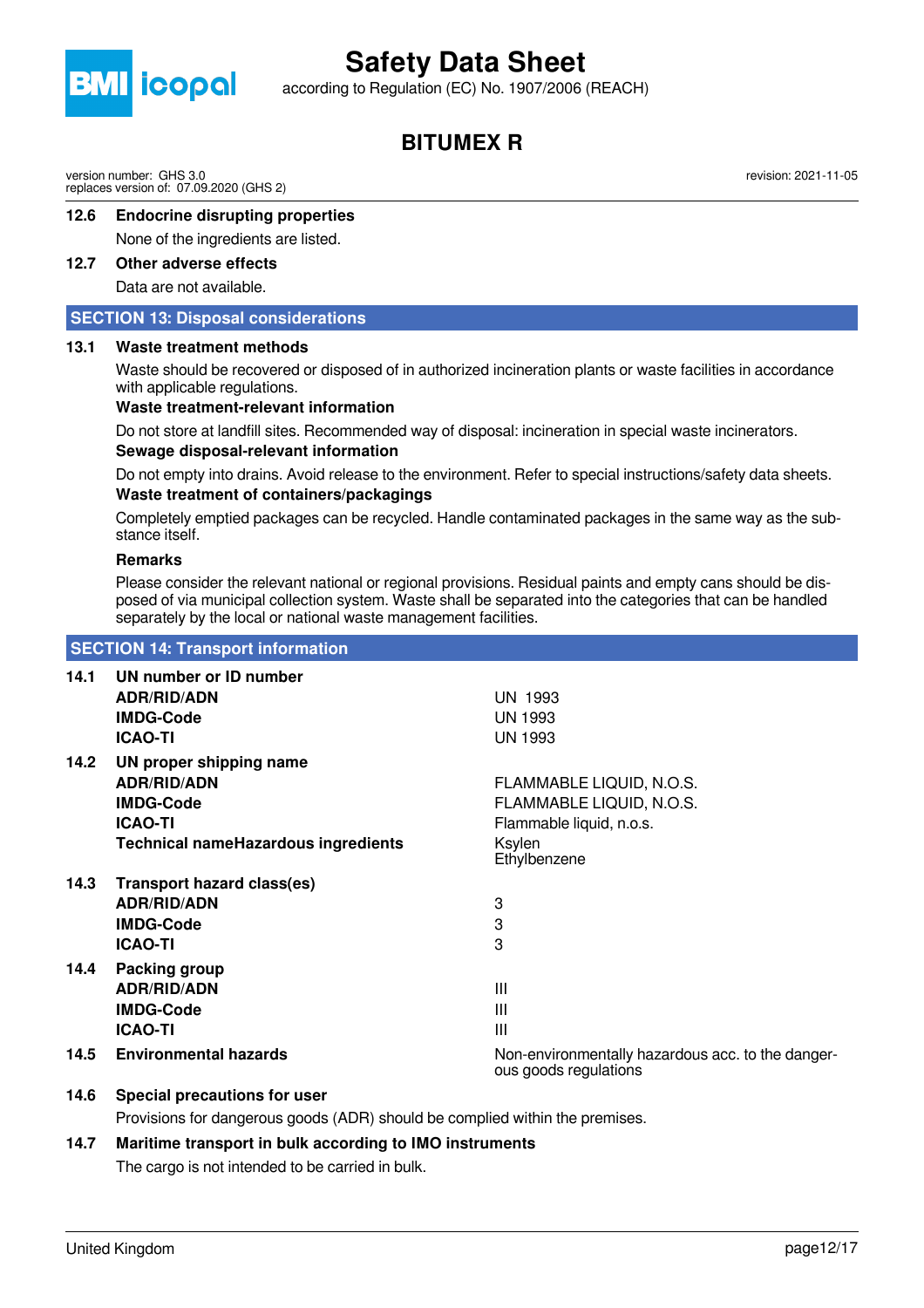

according to Regulation (EC) No. 1907/2006 (REACH)

### **BITUMEX R**

version number: GHS 3.0 replaces version of: 07.09.2020 (GHS 2)

| Information for each of the UN Model Regulations                                                      |                |  |
|-------------------------------------------------------------------------------------------------------|----------------|--|
| Transport of dangerous goods by road, rail and inland waterway (ADR/RID/ADN)Additional<br>information |                |  |
| <b>Classification code</b>                                                                            | F <sub>1</sub> |  |
| Danger label(s)                                                                                       | 3              |  |
|                                                                                                       |                |  |
| <b>Special provisions (SP)</b>                                                                        | 274,601        |  |
| <b>Excepted quantities (EQ)</b>                                                                       | E <sub>1</sub> |  |
| Limited quantities (LQ)                                                                               | 5L             |  |
| <b>Transport category (TC)</b>                                                                        | 3              |  |
| <b>Tunnel restriction code (TRC)</b>                                                                  | D/E            |  |
| <b>Hazard identification No</b>                                                                       | 30             |  |
| <b>Emergency Action Code</b>                                                                          | 3Y             |  |
| International Maritime Dangerous Goods Code (IMDG)Additional information                              |                |  |
| <b>Marine pollutant</b>                                                                               |                |  |
| Danger label(s)                                                                                       | 3              |  |
|                                                                                                       |                |  |
| <b>Special provisions (SP)</b>                                                                        | 223, 274, 955  |  |
| <b>Excepted quantities (EQ)</b>                                                                       | E <sub>1</sub> |  |
| Limited quantities (LQ)                                                                               | 5L             |  |
| <b>EmS</b>                                                                                            | F-E, S-E       |  |
| <b>Stowage category</b>                                                                               | А              |  |
| International Civil Aviation Organization (ICAO-IATA/DGR)Additional information                       |                |  |
| Danger label(s)                                                                                       | 3              |  |
|                                                                                                       |                |  |
| <b>Special provisions (SP)</b>                                                                        | A <sub>3</sub> |  |
| <b>Excepted quantities (EQ)</b>                                                                       | E1             |  |
| <b>Limited quantities (LQ)</b>                                                                        | 10L            |  |
| <b>TON 15: Regulatory information</b>                                                                 |                |  |

**15.1 Safety, health and environmental regulations/legislation specific for the substance or mixture Relevant provisions of the European Union (EU) Restrictions according to REACH, Annex XVII:**

the product and listed ingredients are subject to the following restrictions, according to REACH Annex XVII. None of these restrictions are applicable for the identified use of the product

**SECT**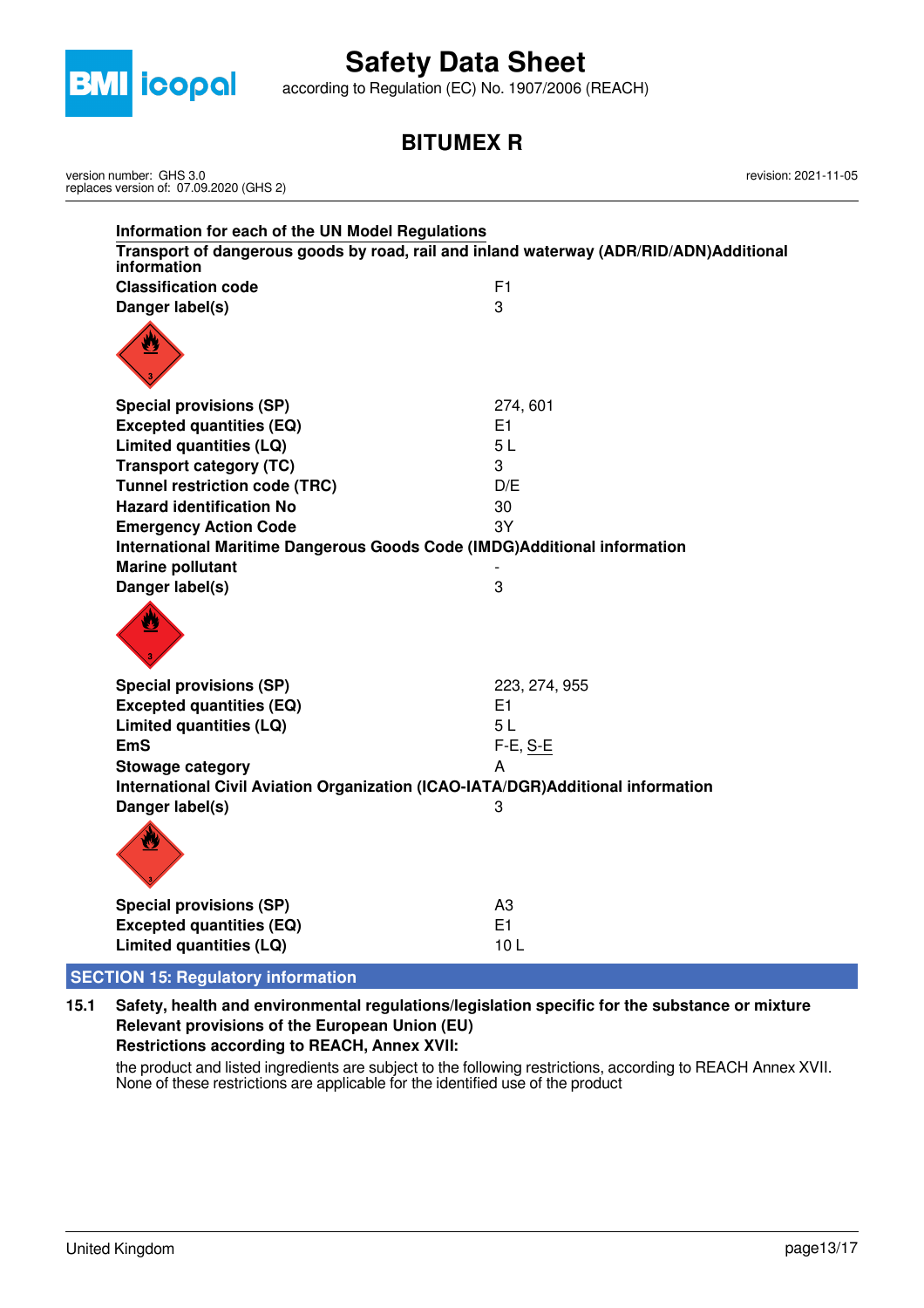

according to Regulation (EC) No. 1907/2006 (REACH)

### **BITUMEX R**

revision: 2021-11-05

version number: GHS 3.0 replaces version of: 07.09.2020 (GHS 2)

| Dangerous substances with restrictions (REACH, Annex XVII) |                                                                                                       |           |
|------------------------------------------------------------|-------------------------------------------------------------------------------------------------------|-----------|
| Name of substance                                          | Name acc. to inventory                                                                                | <b>No</b> |
| <b>BITUMEX R</b>                                           | this product meets the criteria for classification in accord-<br>ance with Regulation No 1272/2008/EC | 3         |
| ethylbenzene                                               | flammable / pyrophoric                                                                                | 40        |
| Xvlene                                                     | flammable / pyrophoric                                                                                | 40        |

### **List of substances subject to authorisation (REACH, Annex XIV)/SVHC - candidate list** none of the ingredients are listed

**Limitation of emissions of volatile organic compounds due to the use of organic solvents in certain paints and varnishes and vehicle refinishing products (2004/42/EC, Deco-Paint Directive)**

### **VOC content** 370,4 g/l

VOC: organic compound having an initial boiling point less than or equal to 250°C measured at a standard pressure of 101,3 kPa.

### **Regulation concerning the establishment of a European Pollutant Release and Transfer Register (PRTR)**

| Pollutant release and transfer registers (PRTR) |                |                |
|-------------------------------------------------|----------------|----------------|
| Name of substance                               | <b>CAS No</b>  | <b>Remarks</b> |
| ethylbenzene                                    | $100 - 41 - 4$ | (11)           |
| Xylene                                          | 1330-20-7      | (17)<br>(11)   |

**Legend**

(11) Single pollutants are to be reported if the threshold for BTEX (the sum parameter of benzene, toluene, ethyl benzene, xylenes) is ex-

ceeded (17) Total mass of xylene (ortho-xylene, meta-xylene, para-xylene)

### **Water Framework Directive (WFD)**

none of the ingredients are listed

### **Regulation on persistent organic pollutants (POP)**

None of the ingredients are listed.

### **15.2 Chemical Safety Assessment**

For the substances of this mixture a chemical safety assessment has been carried out. The Chemical Safety Assessment is not required for the mixture.

### **SECTION 16: Other information**

### **Indication of changes (revised safety data sheet)**

Alignment to regulation. Regulation (EC) No. 1907/2006 (REACH), amended by 2020/878/EU Change in classification and labelling UFI code change Composition change.

### **Abbreviations and acronyms**

| Abbr.      | Descriptions of used abbreviations                                                                                                                 |
|------------|----------------------------------------------------------------------------------------------------------------------------------------------------|
| 2000/39/EC | Commission Directive establishing a first list of indicative occupational exposure limit values in implementation of<br>Council Directive 98/24/EC |
| Acute Tox. | Acute toxicity                                                                                                                                     |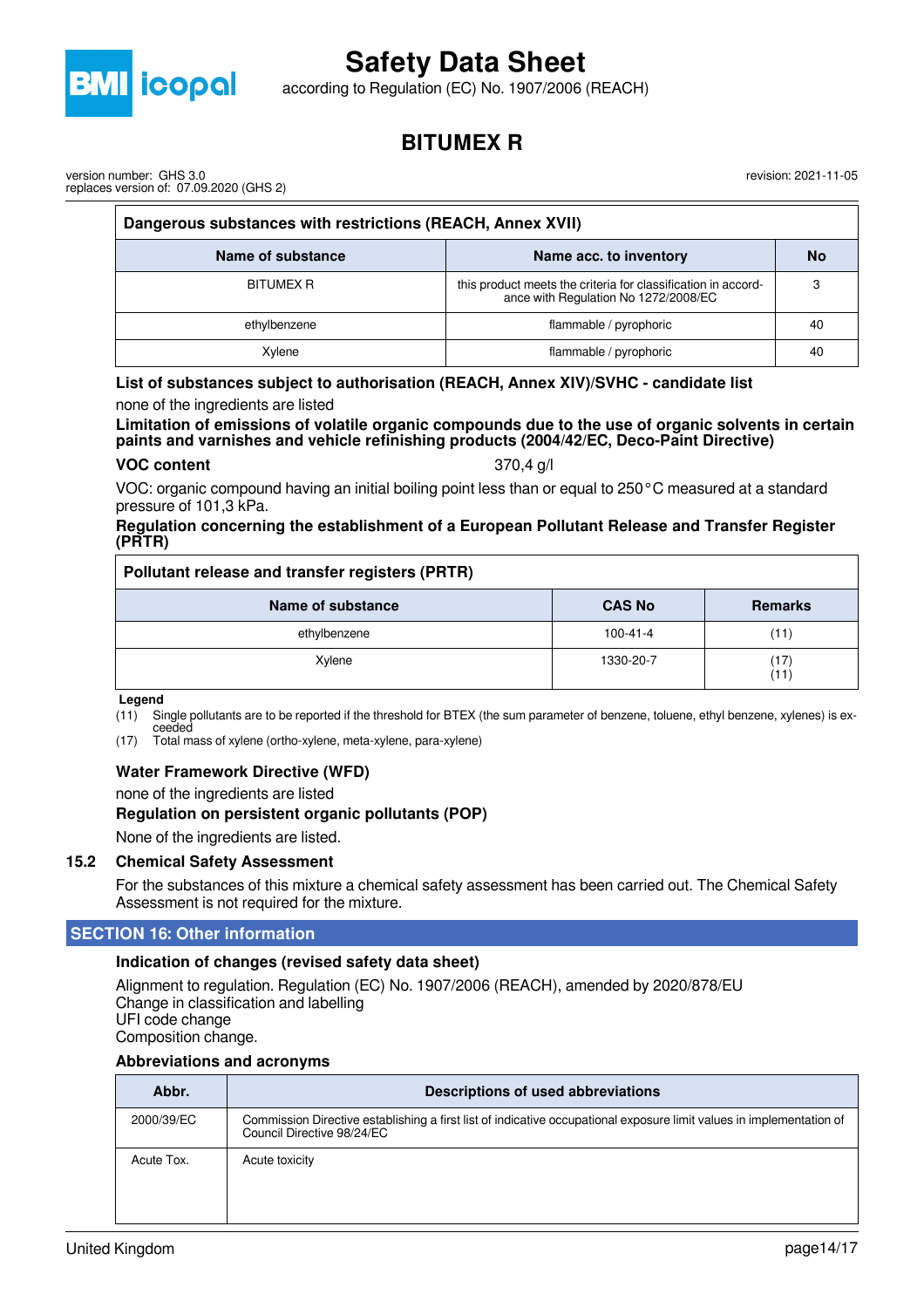

according to Regulation (EC) No. 1907/2006 (REACH)

### **BITUMEX R**

version number: GHS 3.0 replaces version of: 07.09.2020 (GHS 2)

> **Abbr. Descriptions of used abbreviations** ADN Accord européen relatif au transport international des marchandises dangereuses par voies de navigation intérieures (European Agreement concerning the International Carriage of Dangerous Goods by Inland Waterways) Accord relatif au transport international des marchandises dangereuses par route (Agreement concerning the International Carriage of Dangerous Goods by Road) ADR/RID/ADN | Agreements concerning the International Carriage of Dangerous Goods by Road/Rail/Inland Waterways (ADR/ RID/ADN) Aquatic Chronic | Hazardous to the aquatic environment - chronic hazard Asp. Tox. | Aspiration hazard ATE | Acute Toxicity Estimate BCF | Bioconcentration factor BOD Biochemical Oxygen Demand CAS Chemical Abstracts Service (service that maintains the most comprehensive list of chemical substances) Ceiling-C | Ceiling value CLP Regulation (EC) No 1272/2008 on classification, labelling and packaging of substances and mixtures COD Chemical oxygen demand DGR Dangerous Goods Regulations (see IATA/DGR) DNEL Derived No-Effect Level EC50 Effective Concentration 50 %. The EC50 corresponds to the concentration of a tested substance causing 50 % changes in response (e.g. on growth) during a specified time interval EC No The EC Inventory (EINECS, ELINCS and the NLP-list) is the source for the seven-digit EC number, an identifier of substances commercially available within the EU (European Union) EH40/2005 EH40/2005 Workplace exposure limits (http://www.nationalarchives.gov.uk/doc/open-government-licence/) EINECS European Inventory of Existing Commercial Chemical Substances EL50 Effective Loading 50 %: the EL50 corresponds to the loading rate required to produce a response in 50% of the test organisms ELINCS European List of Notified Chemical Substances EmS | Emergency Schedule ErC50 ≡ EC50: in this method, that concentration of test substance which results in a 50 % reduction in either growth (EbC50) or growth rate (ErC50) relative to the control Eye Dam. Seriously damaging to the eye Eye Irrit. **I** Irritant to the eye Flam. Lig. Flammable liquid GHS "Globally Harmonized System of Classification and Labelling of Chemicals" developed by the United Nations IATA | International Air Transport Association IATA/DGR Dangerous Goods Regulations (DGR) for the air transport (IATA) **ICAO** International Civil Aviation Organization ICAO-TI Technical instructions for the safe transport of dangerous goods by air IMDG International Maritime Dangerous Goods Code IMDG-Code | International Maritime Dangerous Goods Code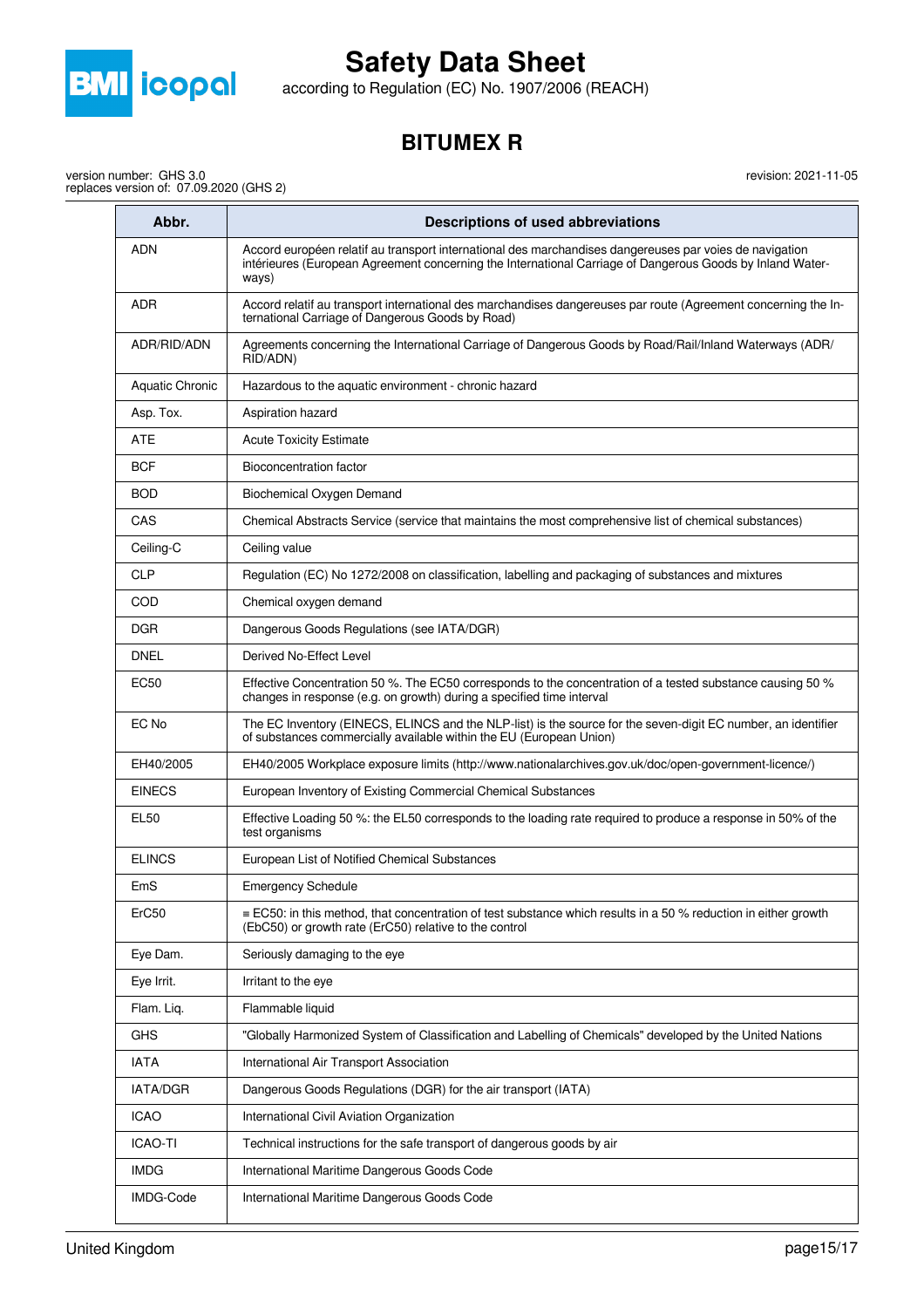

according to Regulation (EC) No. 1907/2006 (REACH)

### **BITUMEX R**

revision: 2021-11-05

version number: GHS 3.0 replaces version of: 07.09.2020 (GHS 2)

| Abbr.        | <b>Descriptions of used abbreviations</b>                                                                                                                                    |
|--------------|------------------------------------------------------------------------------------------------------------------------------------------------------------------------------|
| index No     | The Index number is the identification code given to the substance in Part 3 of Annex VI to Regulation (EC) No<br>1272/2008                                                  |
| <b>IOELV</b> | Indicative occupational exposure limit value                                                                                                                                 |
| <b>LC50</b>  | Lethal Concentration 50%: the LC50 corresponds to the concentration of a tested substance causing 50 % lethal-<br>ity during a specified time interval                       |
| LD50         | Lethal Dose 50 %: the LD50 corresponds to the dose of a tested substance causing 50 % lethality during a spe-<br>cified time interval                                        |
| <b>LL50</b>  | Lethal Loading 50 %: the LL50 corresponds to the loading rate causing 50 % lethality                                                                                         |
| log KOW      | n-Octanol/water                                                                                                                                                              |
| <b>NLP</b>   | No-Longer Polymer                                                                                                                                                            |
| <b>PBT</b>   | Persistent, Bioaccumulative and Toxic                                                                                                                                        |
| <b>PNEC</b>  | <b>Predicted No-Effect Concentration</b>                                                                                                                                     |
| ppm          | Parts per million                                                                                                                                                            |
| RCP          | Reciprocal calculation procedure                                                                                                                                             |
| <b>REACH</b> | Registration, Evaluation, Authorisation and Restriction of Chemicals                                                                                                         |
| <b>RID</b>   | Règlement concernant le transport International ferroviaire des marchandises Dangereuses (Regulations con-<br>cerning the International carriage of Dangerous goods by Rail) |
| Skin Corr.   | Corrosive to skin                                                                                                                                                            |
| Skin Irrit.  | Irritant to skin                                                                                                                                                             |
| <b>STEL</b>  | Short-term exposure limit                                                                                                                                                    |
| STOT RE      | Specific target organ toxicity - repeated exposure                                                                                                                           |
| STOT SE      | Specific target organ toxicity - single exposure                                                                                                                             |
| <b>SVHC</b>  | Substance of Very High Concern                                                                                                                                               |
| <b>TWA</b>   | Time-weighted average                                                                                                                                                        |
| <b>VOC</b>   | Volatile Organic Compounds                                                                                                                                                   |
| vPvB         | Very Persistent and very Bioaccumulative                                                                                                                                     |
| WEL          | Workplace exposure limit                                                                                                                                                     |

### **Key literature references and sources for data**

Regulation (EC) No 1272/2008 on classification, labelling and packaging of substances and mixtures. Regulation (EC) No. 1907/2006 (REACH), amended by 2020/878/EU.

Transport of dangerous goods by road, rail and inland waterway (ADR/RID/ADN). International Maritime Dangerous Goods Code (IMDG). Dangerous Goods Regulations (DGR) for the air transport (IATA).

### **Classification procedure**

Physical and chemical properties. The classification is based on tested mixture. Health hazards. Environmental hazards. The method for classification of the mixture is based on ingredients of the mixture (additivity formula).